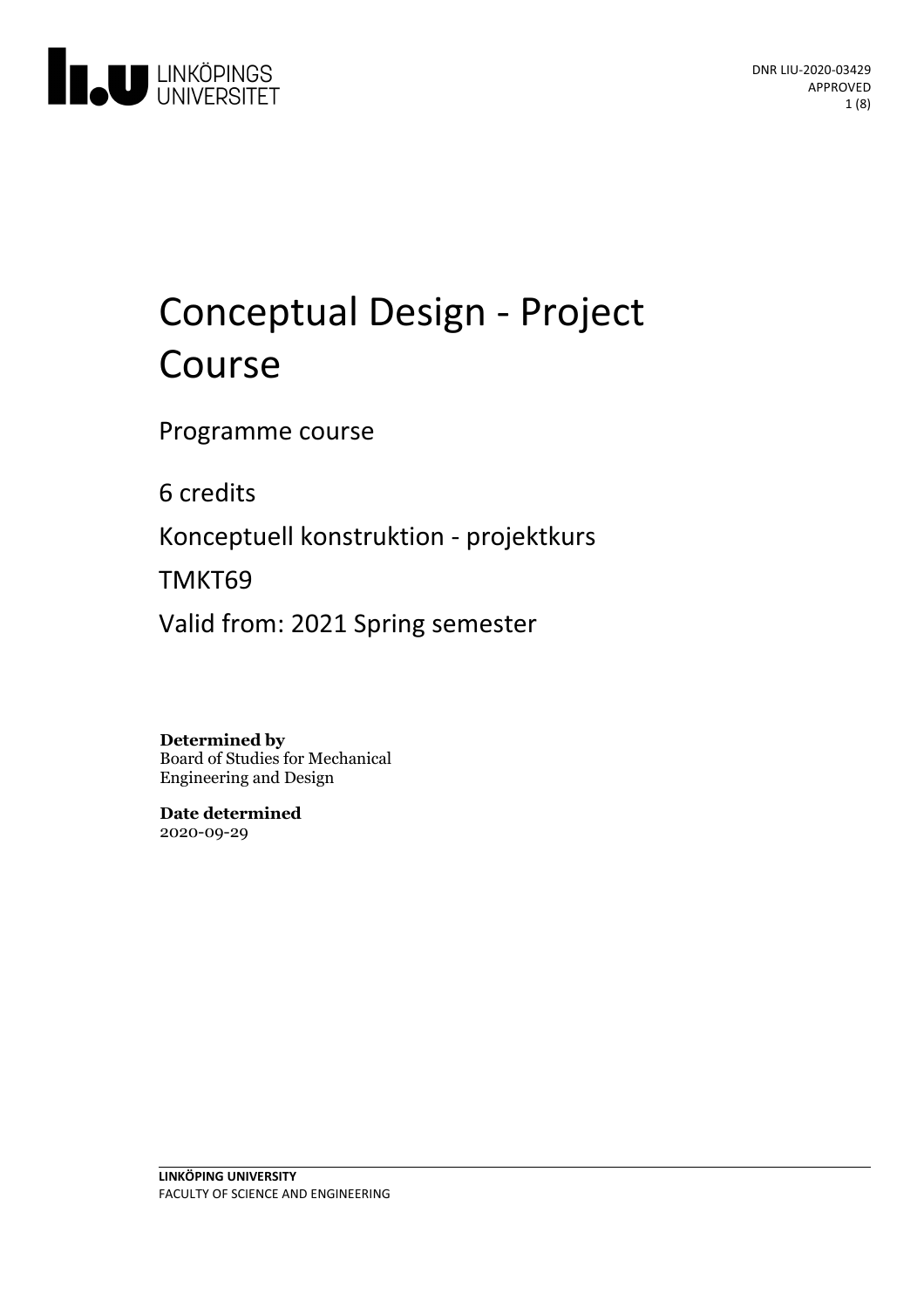# Main field of study

Product Development, Mechanical Engineering

Course level

Second cycle

### Advancement level

A1X

## Course offered for

- Master of Science in Design and Product Development
- Master of Science in Mechanical Engineering

### Prerequisites

The project work requires special knowledge of Design methodology Product development. CAD. Product Modeling. Machine Elements. Mechatronics. Mechanical Engineering, Electrical Engineering, Solid Mechanics, Engineering Materials and Production Engineering.

# Intended learning outcomes

The course aims to develop the student's knowledge of and ability to implement and control a product development process with industrial connection. Particular emphasis is placed on the student understanding and using methods and tools that support the initial conceptual phase of <sup>a</sup> product development project. Importance is also attached to the student being able to document and communicate results as well as the process itself. More specifically, the student should be able to:

- Plan, implement and follow up a product development project in group.<br>• Be able to apply concept development and concept selection
- 
- Be able to apply modeling of product properties during concept phase. Turn conclusions from the analysis into concrete and relevant action
- proposals.<br>• Obtain experience of working in a group with product development projects
- 

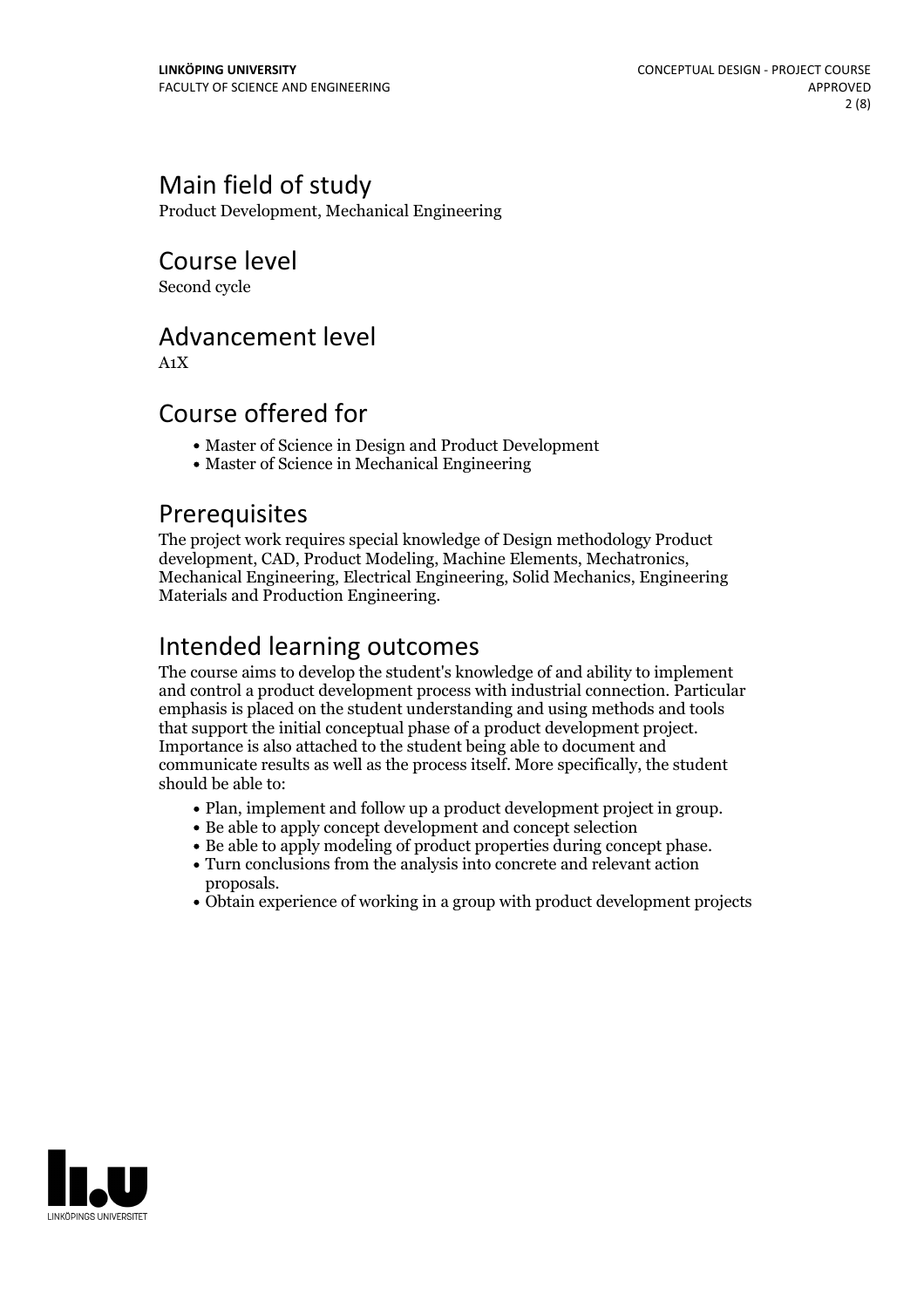# Course content

The course consists of a product development project of suitable scope. The project is then conducted by the students in collaboration with the client and covers the early phases of product development, from problem formulation, requirement specification, function analysis, idea generation, conceptual design and concept selection. The project result must then be realized with the help of a demonstrator and verified at a specific test opportunity. The project ends with written and/or digital reporting and oral presentations

# Teaching and working methods

Teaching is done in lectures and seminars, as well as through a supervised project work performed in the group. The students are expected to take great responsibility for the completion of the project work.

# Examination

PRA1 Project Work 6 credits U, 3, 4, 5

### Grades Four-grade scale, LiU, U, 3, 4, 5

# Department

Institutionen för ekonomisk och industriell utveckling

# Director of Studies or equivalent

Mats Nåbo

### Examiner Micael Derelöv

Course website and other links

## Education components

Preliminary scheduled hours: 48 h Recommended self-study hours: 112 h

# Course literature

**Other**

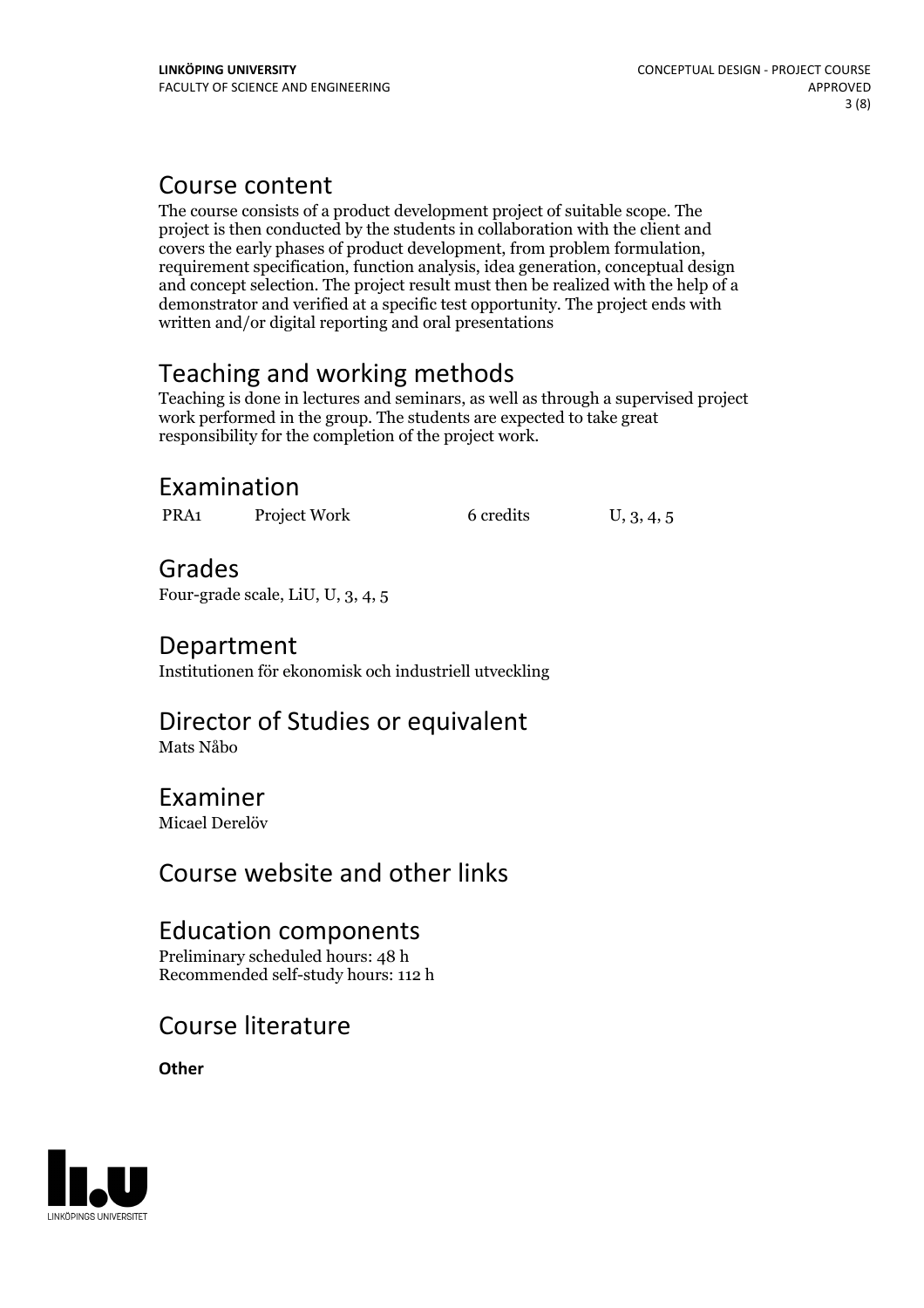# **Common rules**

### **Course syllabus**

A syllabus must be established for each course. The syllabus specifies the aim and contents of the course, and the prior knowledge that a student must have in order to be able to benefit from the course.

### **Timetabling**

Courses are timetabled after a decision has been made for this course concerning its assignment to a timetable module.

### **Interrupting a course**

The vice-chancellor's decision concerning regulations for registration, deregistration and reporting results (Dnr LiU-2015-01241) states that interruptions in study are to be recorded in Ladok. Thus, all students who do not participate in a course for which they have registered must record the interruption, such that the registration on the course can be removed. Deregistration from <sup>a</sup> course is carried outusing <sup>a</sup> web-based form: https://www.lith.liu.se/for-studenter/kurskomplettering?l=en.

### **Cancelled courses**

Courses with few participants (fewer than 10) may be cancelled or organised in a manner that differs from that stated in the course syllabus. The Dean is to deliberate and decide whether a course is to be cancelled or changed from the course syllabus.

### **Guidelines relatingto examinations and examiners**

For details, see Guidelines for education and examination for first-cycle and second-cycle education at Linköping University, Dnr LiU-2019-00920 (http://styrdokument.liu.se/Regelsamling/VisaBeslut/917592).

An examiner must be employed as a teacher at LiU according to the LiU Regulations for Appointments, Dnr LiU-2017-03931 (https://styrdokument.liu.se/Regelsamling/VisaBeslut/622784). For courses in second-cycle, the following teachers can be appointed as examiner: Professor (including Adjunct and Visiting Professor), Associate Professor (including Adjunct), Senior Lecturer (including Adjunct and Visiting Senior Lecturer), Research Fellow, or Postdoc. For courses in first-cycle, Assistant Lecturer (including Adjunct and Visiting Assistant Lecturer) can also be appointed as examiner in addition to those listed for second-cycle courses. In exceptional cases, a Part-time Lecturer can also be appointed as an examiner at both first- and second cycle, see Delegation of authority for the Board of Faculty of Science and Engineering.

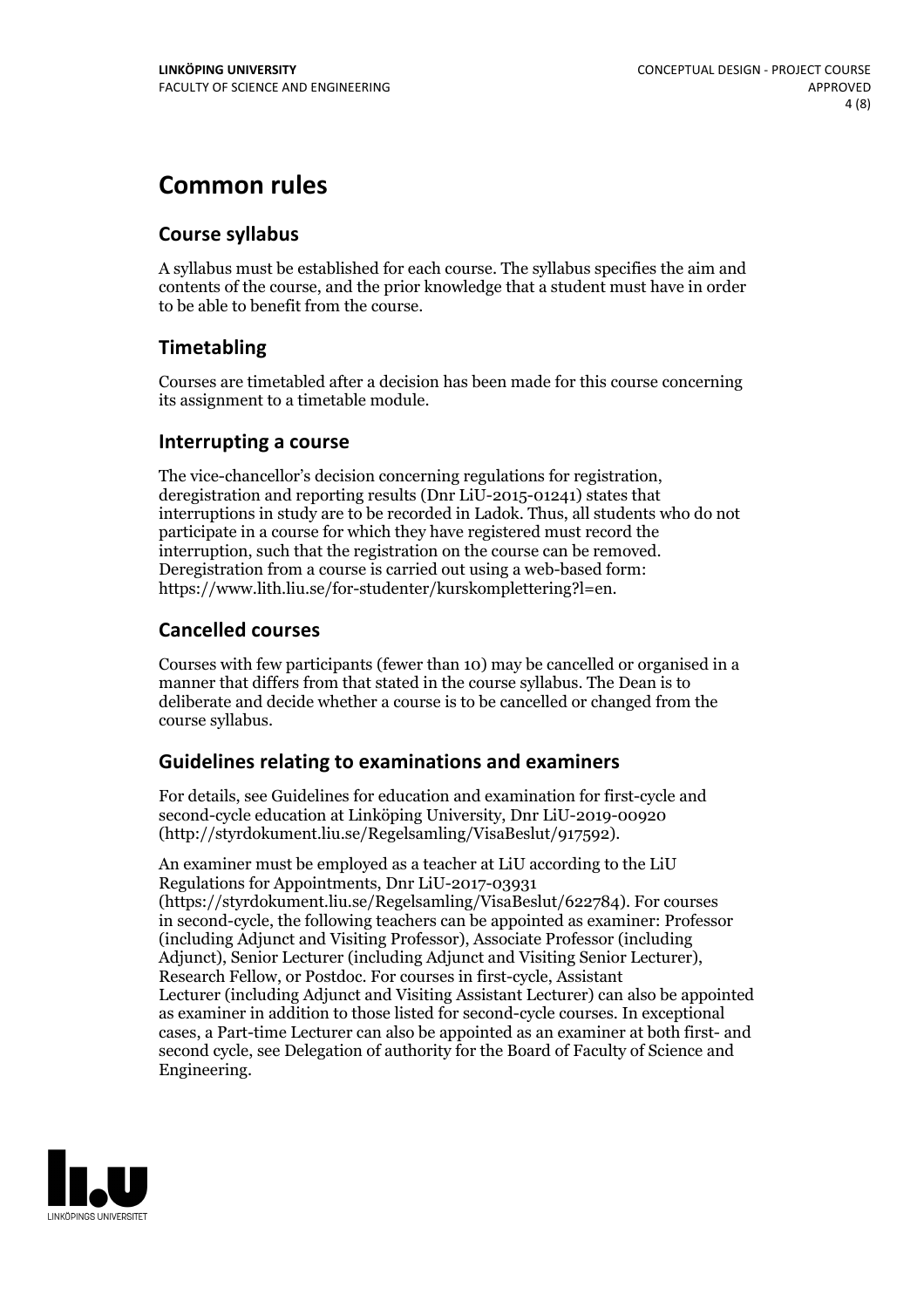### **Forms of examination**

#### **Principles for examination**

Written and oral examinations and digital and computer-based examinations are held at least three times a year: once immediately after the end of the course, once in August, and once (usually) in one of the re-examination periods. Examinations held at other times are to follow a decision of the board of studies.

Principles for examination scheduling for courses that follow the study periods:

- courses given in VT1 are examined for the first time in March, with re-examination in June and August
- courses given in VT2 are examined for the first time in May, with re-examination in August and October
- courses given in HT1 are examined for the first time in October, with re-examination in January and August
- courses given in HT2 are examined for the first time in January, with re-examination in March and in August.

The examination schedule is based on the structure of timetable modules, but there may be deviations from this, mainly in the case of courses that are studied and examined for several programmes and in lower grades (i.e. 1 and 2).

Examinations for courses that the board of studies has decided are to be held in alternate years are held three times during the school year in which the course is given according to the principles stated above.

Examinations for courses that are cancelled orrescheduled such that they are not given in one or several years are held three times during the year that immediately follows the course, with examination scheduling that corresponds to the scheduling that was in force before the course was cancelled or rescheduled.

When a course is given for the last time, the regular examination and two re-<br>examinations will be offered. Thereafter, examinations are phased out by offering three examinations during the following academic year at the same times as the examinations in any substitute course. If there is no substitute course, three examinations will be offered during re-examination periods during the following academic year. Other examination times are decided by the board of studies. In all cases above, the examination is also offered one more time during the academic year after the following, unless the board of studies decides otherwise.

If a course is given during several periods of the year (for programmes, or on different occasions for different programmes) the board or boards of studies determine together the scheduling and frequency of re-examination occasions.

#### **Retakes of other forms of examination**

Regulations concerning retakes of other forms of examination than written examinations and digital and computer-based examinations are given in the LiU guidelines for examinations and examiners, http://styrdokument.liu.se/Regelsamling/VisaBeslut/917592.

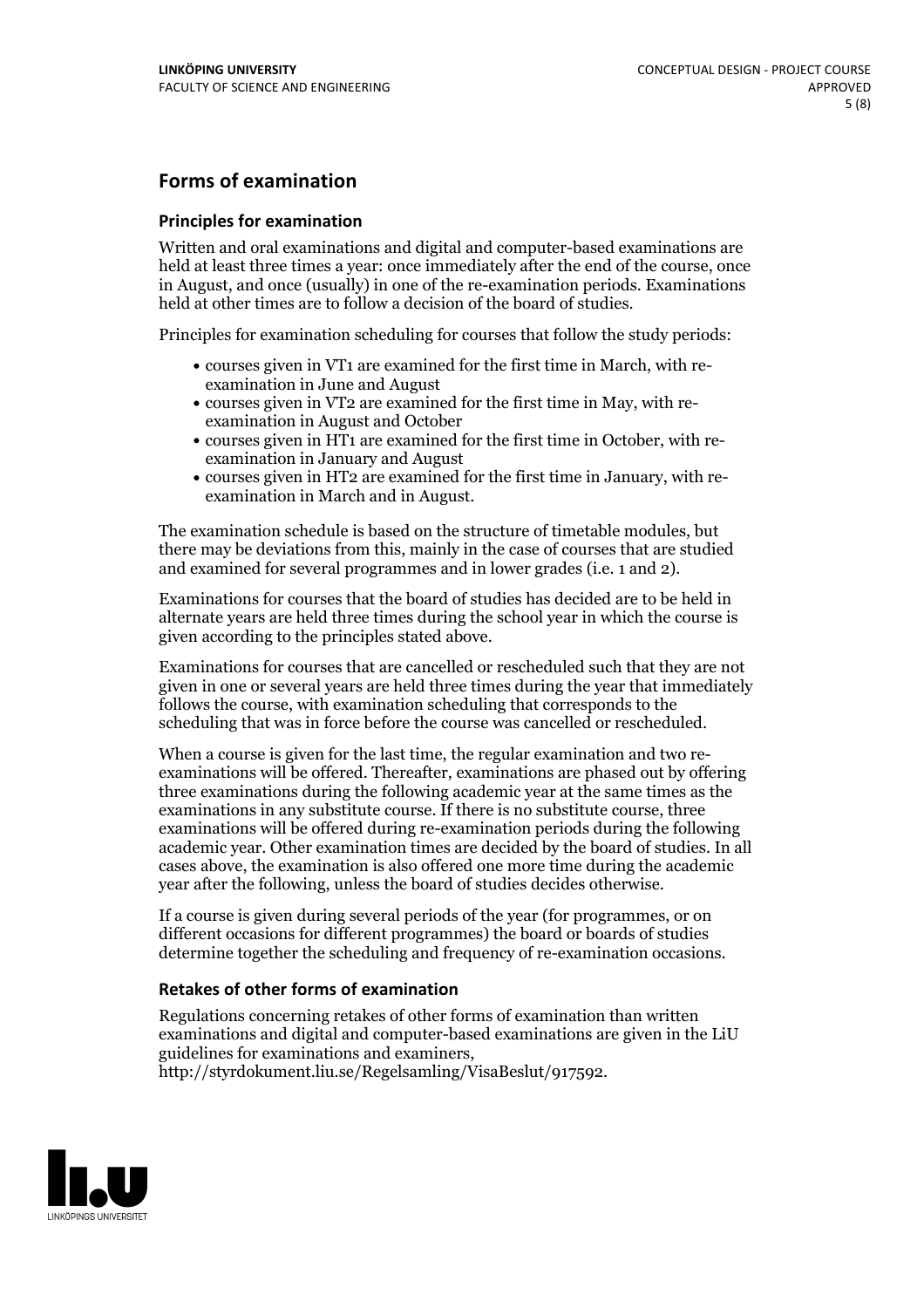#### **Registration for examination**

Until January 31 2021, the following applies according to previous guidelines: In order to take an written, digital or computer-based examination student must register in advance at the Student Portal during the registration period, which Candidates are informed of the location of the examination by email, four days in advance. Students who have not registered for an examination run the risk of being refused admittance to the examination, if space is not available.

From February 1 2021, new guidelines applies for registration for written, digital or computer-based examination, Dnr LiU-2020-02033 (https://styrdokument.liu.se/Regelsamling/VisaBeslut/622682).

Symbols used in the examination registration system:

\*\* denotes that the examination is being given for the penultimate time.

\* denotes that the examination is being given for the last time.

#### **Code of conduct for students during examinations**

Details are given in a decision in the university's rule book: http://styrdokument.liu.se/Regelsamling/VisaBeslut/622682.

### **Retakes for higher grade**

Students at the Institute of Technology at LiU have the right to retake written examinations and digital and computer-based examinations in an attempt to achieve a higher grade. This is valid for all examination components with code "TEN", "DIT" and "DAT". The same right may not be exercised for other examination components, unless otherwise specified in the course syllabus.

A retake is not possible on courses that are included in an issued degree diploma.

#### **Grades**

The grades that are preferably to be used are Fail (U), Pass (3), Pass not without distinction  $(4)$  and Pass with distinction  $(5)$ .

- Grades U, 3, 4, 5 are to be awarded for courses that have written or digital
- examinations.<br>• Grades Fail (U) and Pass (G) may be awarded for courses with a large degree of practical components such as laboratory work, project work and
- $\bullet$  Grades Fail (U) and Pass (G) are to be used for degree projects and other independent work.

#### **Examination components**

The following examination components and associated module codes are used at the Faculty of Science and Engineering:

Grades U, 3, 4, 5 are to be awarded for written examinations (TEN) and

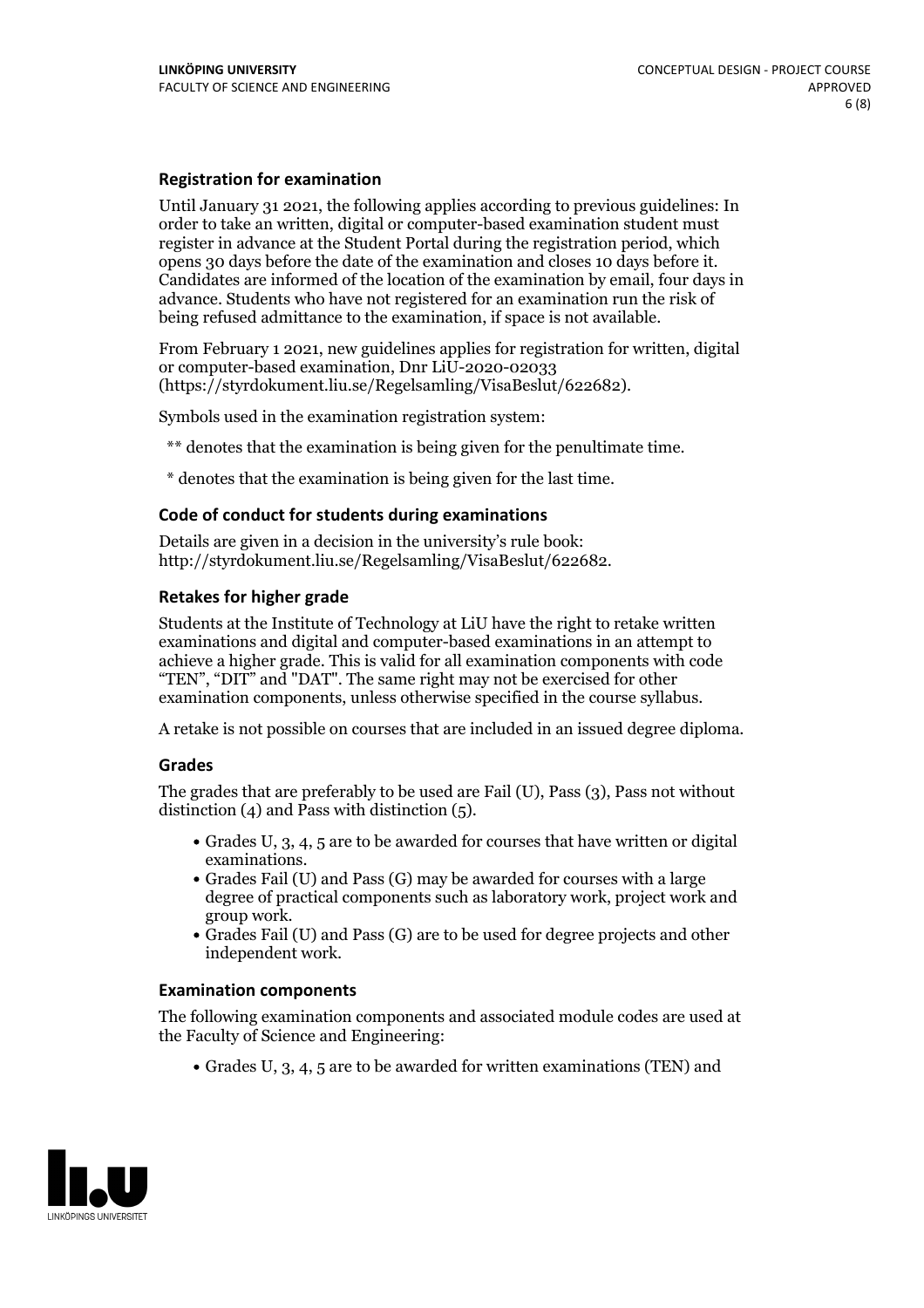- digital examinations (DIT).<br>• Examination components for which the grades Fail (U) and Pass (G) may be awarded are laboratory work (LAB), project work (PRA), preparatory written examination (KTR), digital preparatory written examination (DIK), oral examination (MUN), computer-based examination (DAT), home
- assignment (HEM), and assignment (UPG).<br>• Students receive grades either Fail (U) or Pass (G) for other examination components in which the examination criteria are satisfied principally through active attendance such as tutorial group (BAS) or examination item
- (MOM).<br>• Grades Fail (U) and Pass (G) are to be used for the examination components Opposition (OPPO) and Attendance at thesis presentation (AUSK) (i.e. part of the degree project).

In general, the following applies:

- 
- Mandatory course components must be scored and given <sup>a</sup> module code. Examination components that are not scored, cannot be mandatory. Hence, it is voluntary to participate in these examinations, and the voluntariness must be clearly stated. Additionally, if there are any associated conditions to the examination component, these must be clearly stated as well.<br>• For courses with more than one examination component with grades
- U,3,4,5, it shall be clearly stated how the final grade is weighted.

For mandatory components, the following applies: If special circumstances prevail, and if it is possible with consideration of the nature ofthe compulsory component, the examiner may decide to replace the compulsory component with another equivalent component. (In accordance with the LiU Guidelines for education and examination for first-cycle and second-cycle education at Linköping University, http://styrdokument.liu.se/Regelsamling/VisaBeslut/917592).

For written examinations, the following applies: If the LiU coordinator for students with disabilities has granted a student the right to an adapted examination for a written examination in an examination hall, the student has the right to it. If the coordinator has instead recommended for the student an adapted examination or alternative form of examination, the examiner may grant this if the examiner assesses that it is possible, based on consideration of the course objectives. (In accordance with the LiU Guidelines for education and examination for first-cycle and second-cycle education at Linköping University, http://styrdokument.liu.se/Regelsamling/VisaBeslut/917592).

#### **Reporting of examination results**

The examination results for a student are reported at the relevant department.

#### **Plagiarism**

For examinations that involve the writing of reports, in cases in which it can be assumed that the student has had access to other sources (such as during project work, writing essays, etc.), the material submitted must be prepared in accordance